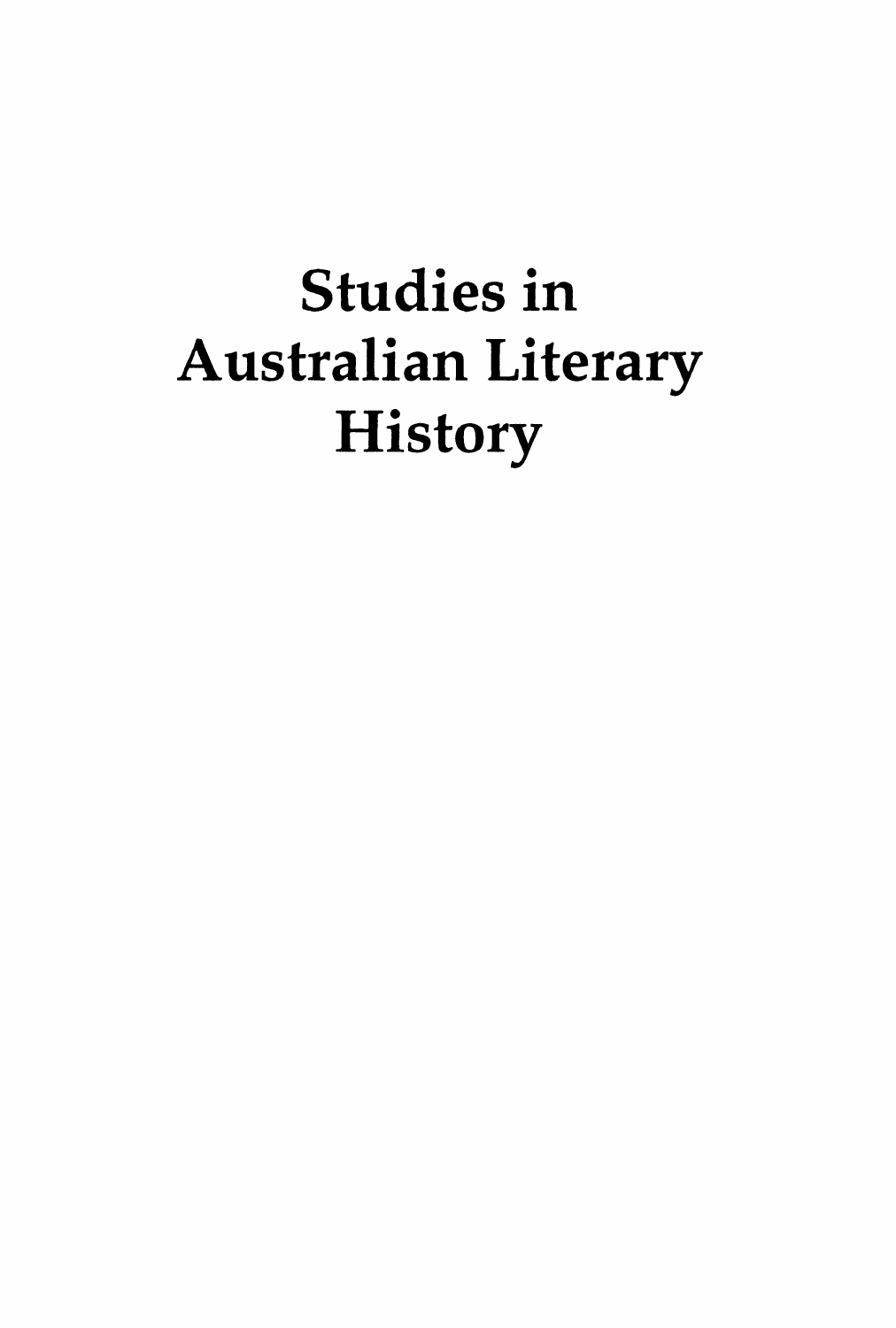#### By Brian Kiernan

*Images of Society and Nature: Seven Essays on Australian Novels* 

*Criticism,* Australian Writers and Their Work

*Henry Lawson,* Australian Authors (ed.)

*The Most Beautiful Lies :A Collection of Stories by Five Major Contemporary Fiction Writers* (ed.)

*Considerations: New Essays on Kenneth Slessor, Judith Wright and Douglas Stewart* (ed.)

*Patrick White* 

*The Essential Henry Lawson* (ed.)

*David Williamson: A Writer's Career* (two editions)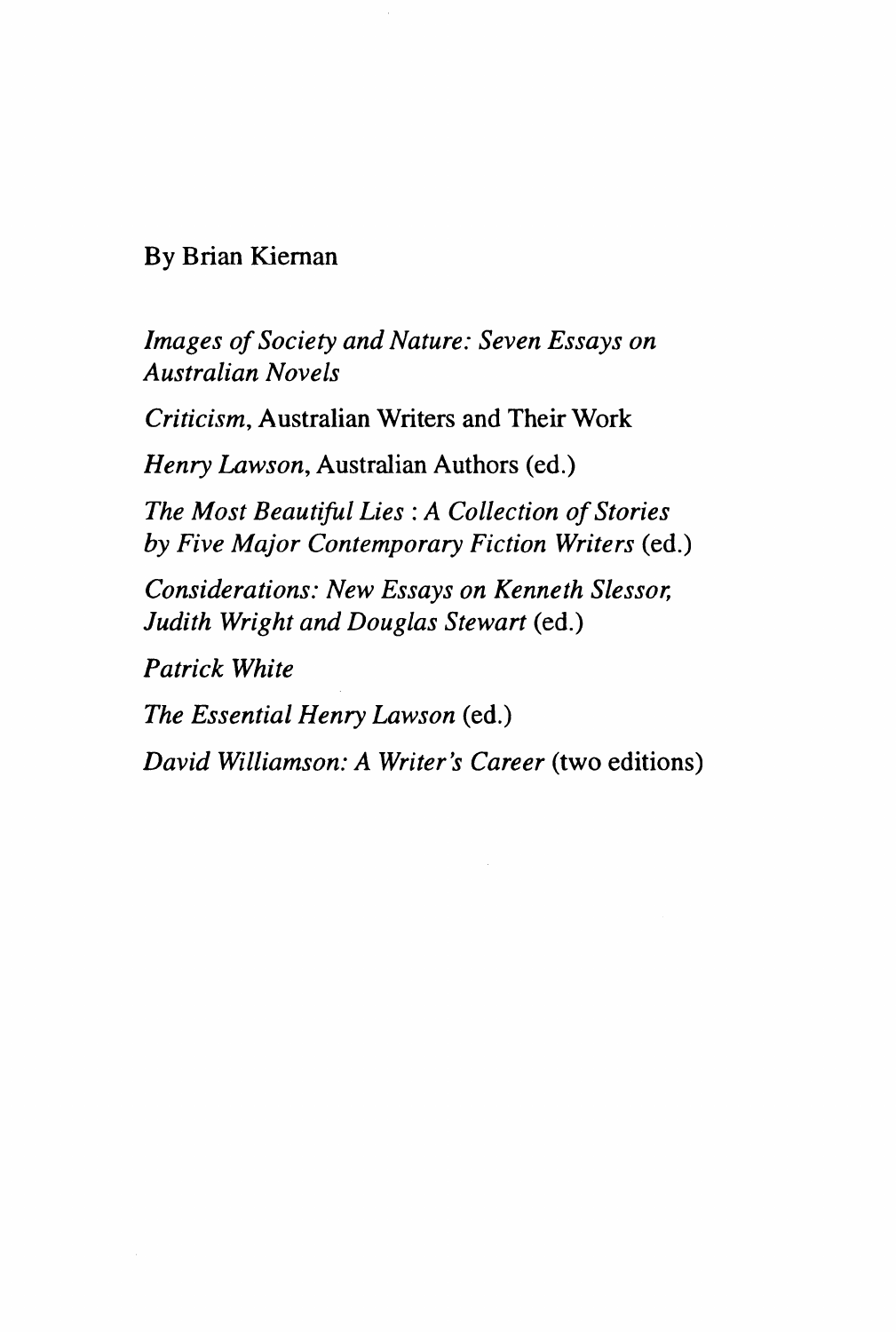# **Studies in**  Australian Literary **History**

Brian Kiernan

SYDNEY STUDIES SHOESTRING PRESS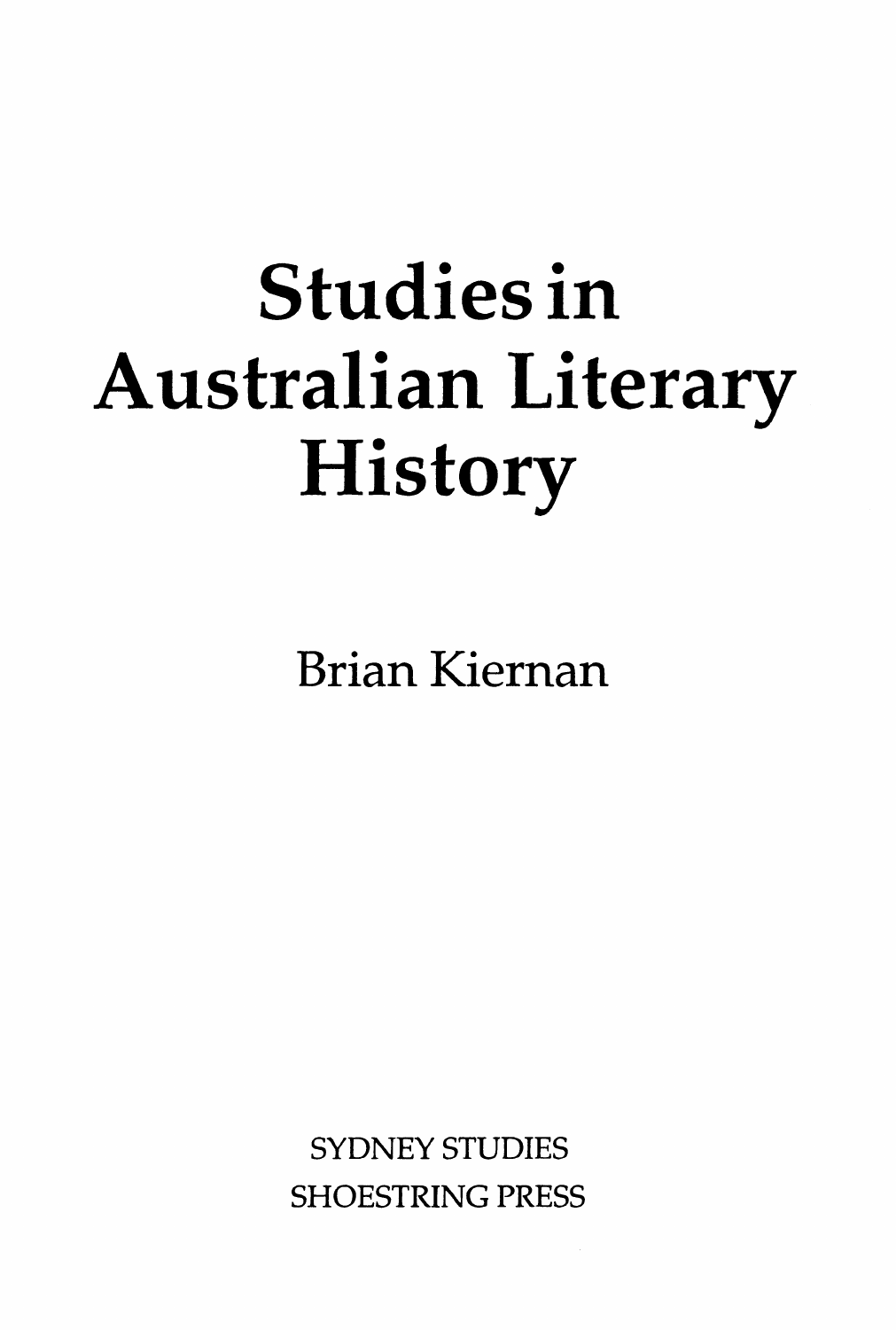Studies in Australian Literary History © Brian Kiernan, 1997

Sydney Studies in Society and Culture 17

ISSN 0812- 6403 ISBN 0-949405-15-9

Published in Australia by the Sydney Association for Studies in Society and Culture University of Sydney, NSW 2006

> Distributed by Sydney Studies PO Box 575 Leichhardt Sydney, NSW 2040 (02) 9569 1452

Published in the United Kingdom by Shoestring Press 19 Devonshire Avenue, Nottingham NG9 1BS

Formatting and design by Annette Krausmann

Printed in Australia by Berget Pty Ltd

Published with the support of the Faculty of Arts, University of Sydney, and the Australian Academy of the Humanities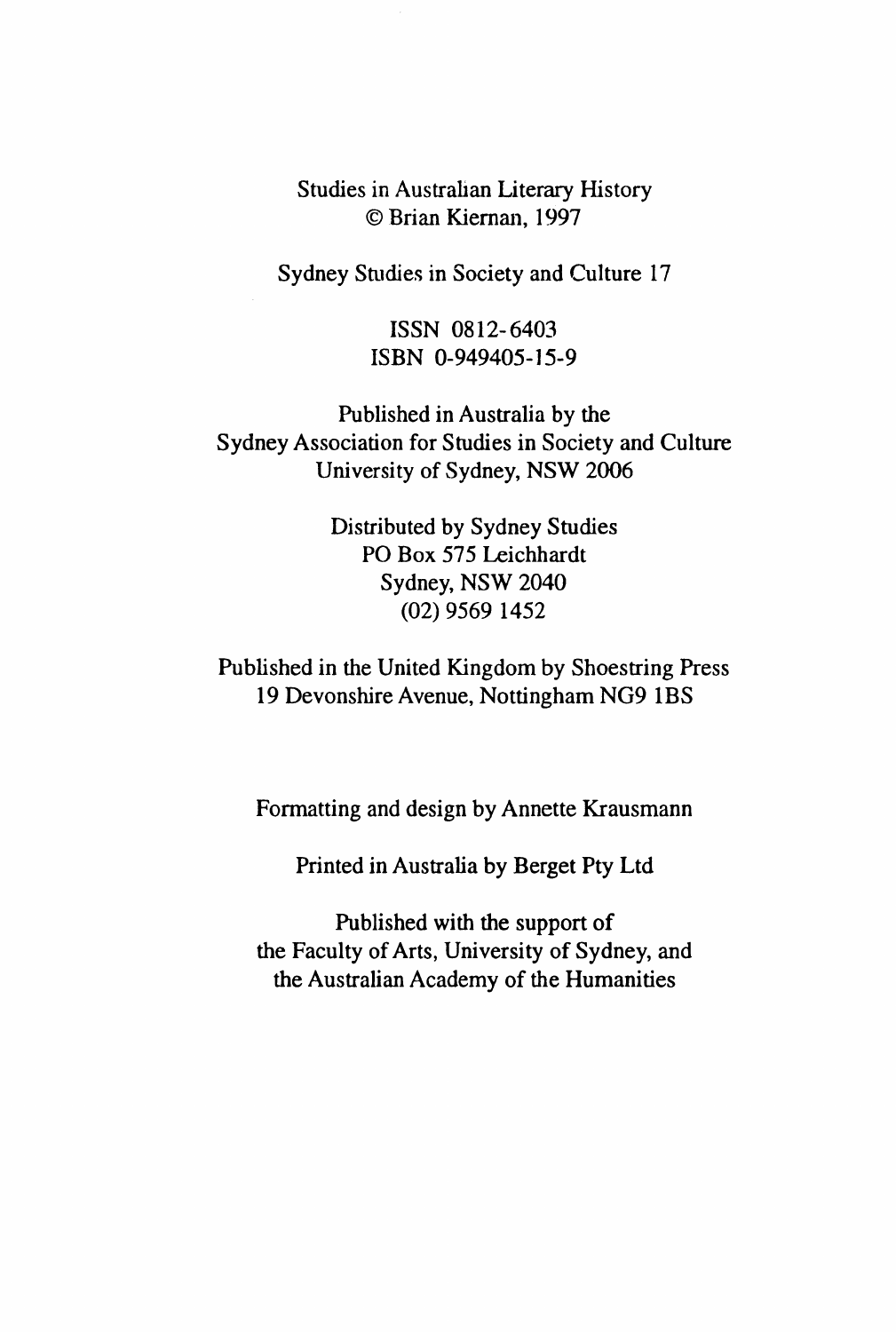For Michael Wilding, Always a stimulating writer of fiction, scholar, and friend.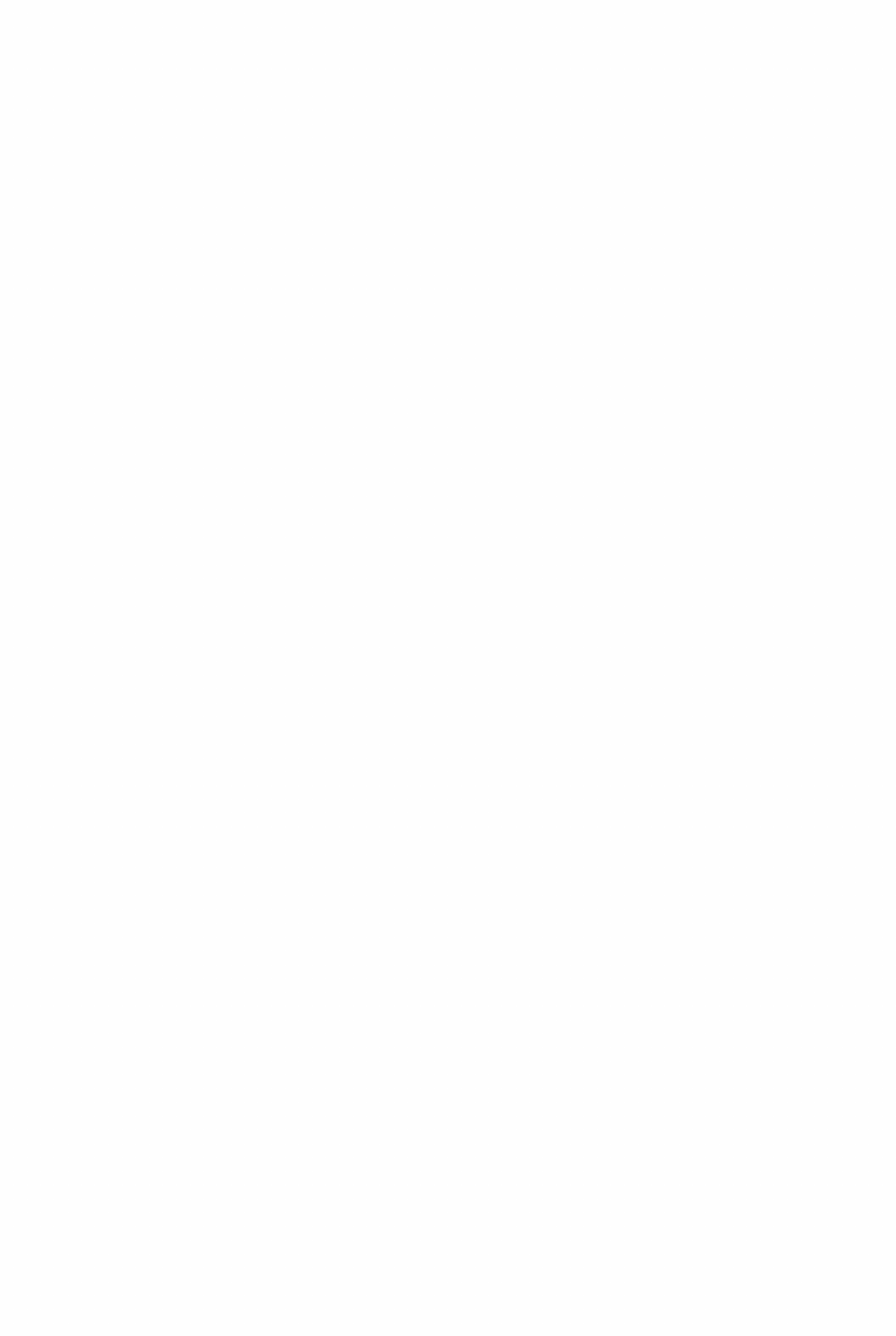### **Contents**

| Preface                                                                                          | 9   |
|--------------------------------------------------------------------------------------------------|-----|
| Literature, History and Literary History:<br>Perspectives on the Nineteenth Century in Australia | 11  |
| Cultural Transmission and Australian Literature:<br>1788-1998                                    | 29  |
| 'From Mudgee Hills to London Town':<br>A Critical Biography of Henry Lawson                      | 72  |
| Sydney or the Bush: Some Literary Images                                                         | 129 |
| A. A. Phillips as Critic                                                                         | 157 |
| Patrick White: Twyborn Moments of Grace                                                          | 172 |
| Frank Moorhouse: A Retrospective                                                                 | 180 |
| 'The Ways We Live Now': David Williamson                                                         | 205 |
| The Advancing Wave: Australian Literary                                                          |     |
| Biography Since 1980                                                                             | 215 |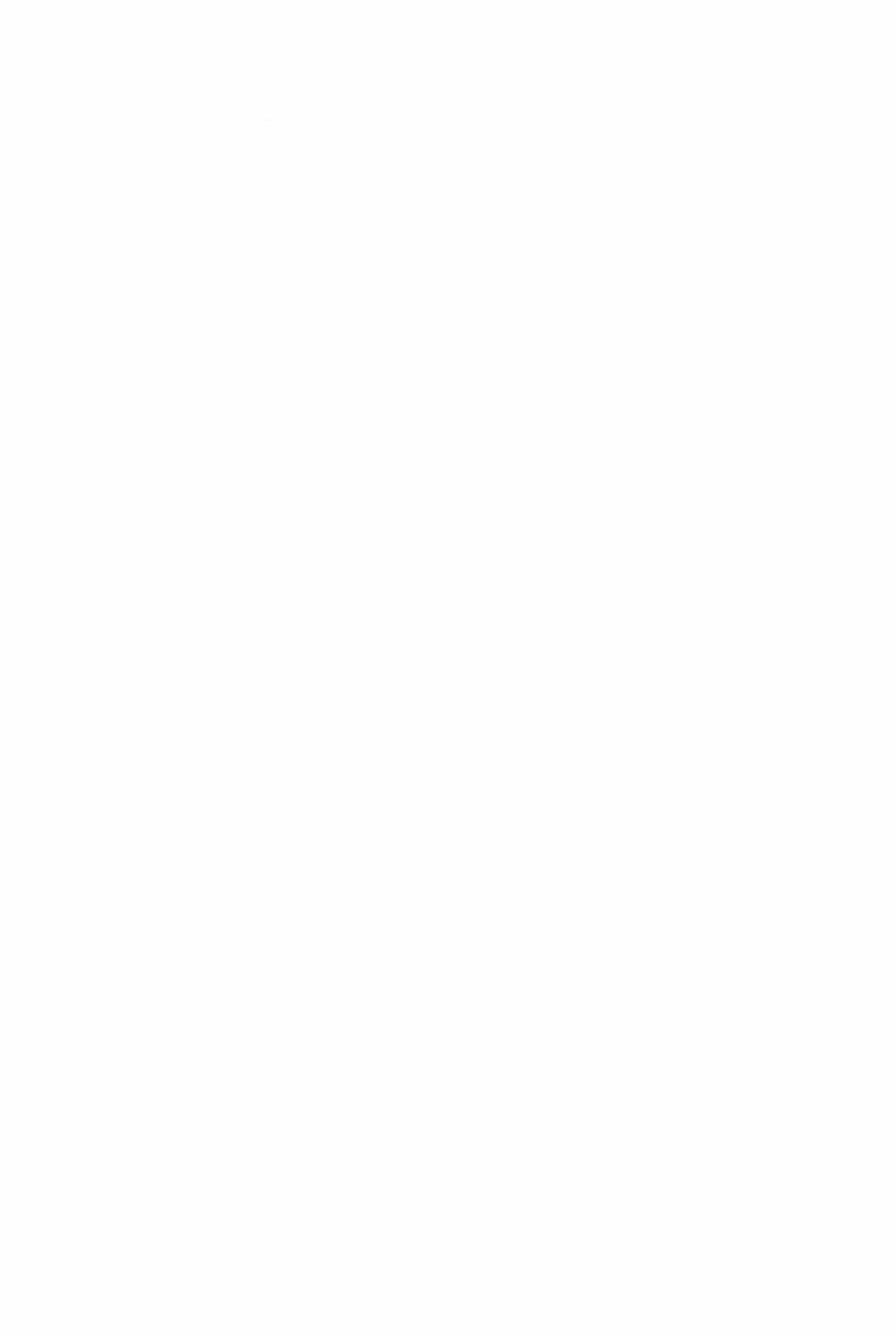### **Preface**

The first essay here, 'Literature, History, and Literary History', was written in the mid-1970s. My impression then was that literary history was regarded, unfairly, as at best a mustily antiquarian pursuit; at worst as a questionable hybrid which attempted to reconcile mundane 'extrinsic' matters of bibliographical and biographical fact with criticism's higher, 'intrinsic' purposes—the interpretation and evaluation of individual poems, fictions and plays.

That general impression changed utterly when *The Oxford History of Australian Literature,* edited by Leonie Kramer, appeared in 1981. Hostile reactions to it, alleging that its 'intrinsic' appraisals of fiction, poetry and drama ignored a range of contexts and other forms of writing, showed that literary history was anything but a musty pursuit to be relegated to a less critically or theoretically aware past. Instead it provided a focus for an otherwise seemingly disparate range of contemporary concerns.

These hostile reactions culminated in a counter-history, *The Penguin New Literary History of Australia,* written by members of the then still fledgling Association for the Study of Australian Literature under the general editorship of Laurie Hergenhan, and published in 1988, the Bicentennial year. This volume (to which I contributed one of the 'contextual' chapters) manifested no anxiety about hybridity-feminist, multicultural and cultural-materialist approaches were prominent among the range of cross-disciplinary interests it incorporated; and, from around the time it appeared, revisionist varieties of literary history became the dominant mode of what used to be called 'literary criticism'.

When the editors of the Sydney Studies series invited me to contribute a selection from the shorter studies I had written over the past twenty years or so years, I thought that a choice from those which related to some variety of literary history might provide a thread through the labyrinth of occasional essays, articles and introductions commissioned by various editors, for different readerships, in Australia, the U.S. and